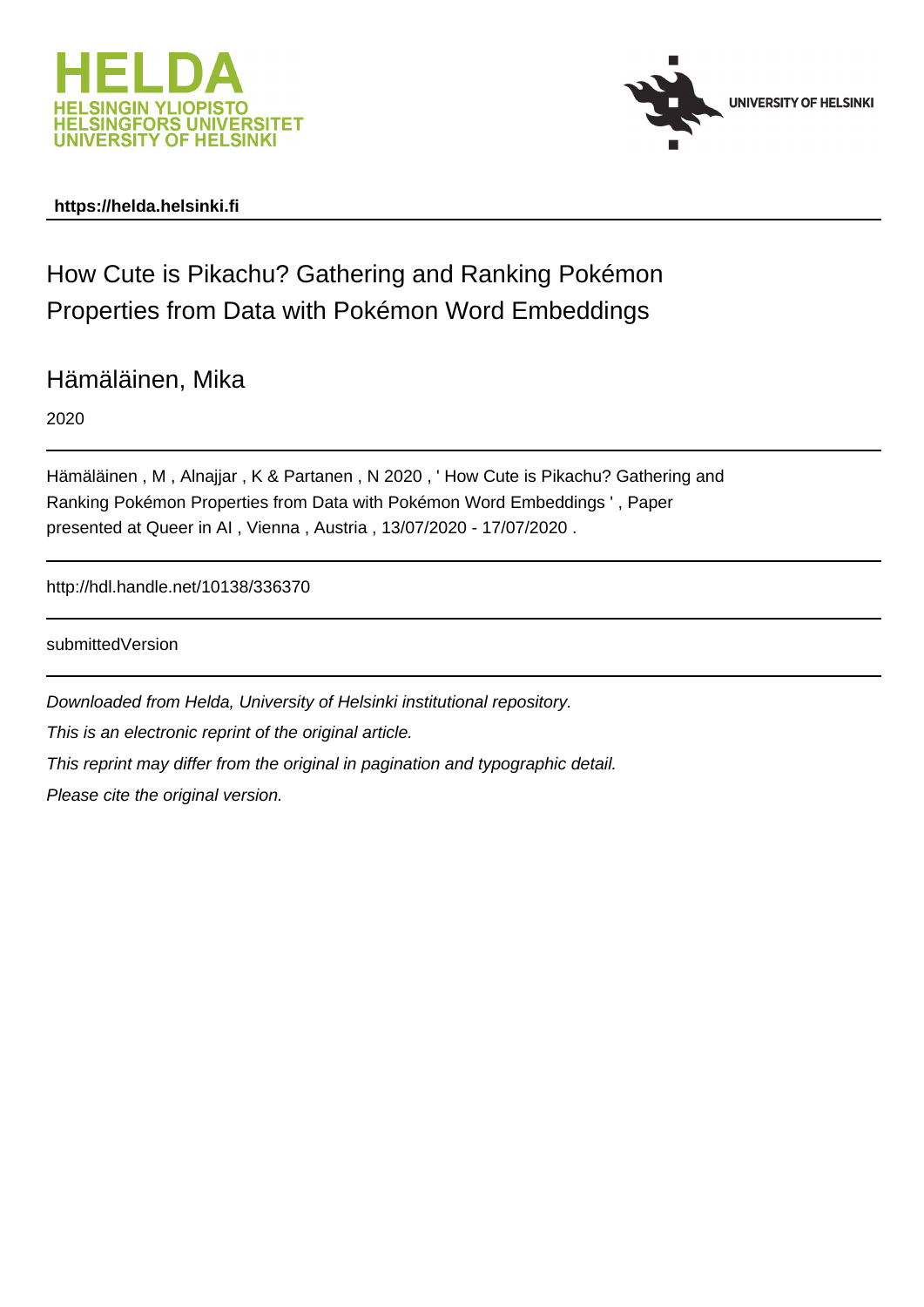# How Cute is Pikachu? Gathering and Ranking Pokemon Properties from ´ Data with Pokémon Word Embeddings

Mika Hämäläinen, Khalid Alnajjar and Niko Partanen

Department of Digital Humanities University of Helsinki first.lastname@helsinki.fi

### Abstract

We present different methods for obtaining descriptive properties automatically for the 151 original Pokémon. We train several different word embeddings models on a crawled Pokémon corpus, and use them to rank automatically English adjectives based on how characteristic they are to a given Pokémon. Based on our experiments, it is better to train a model with domain specific data than to use a pretrained model. Word2Vec produces less noise in the results than fastText model. Furthermore, we expand the list of properties for each Pokémon automatically. However, none of the methods is spot on and there is a considerable amount of noise in the different semantic models. Our models have been released on Zenodo.

### 1 Introduction

Usingknowledge-bases that contain properties typical for nouns has been in the heart of computational creativity research for a long time. Such data has proven itself useful when generating a variety of different types of creative language such as metaphors (Veale and Hao, 2007), poems (Hämäläinen, 2018) or riddles (Ritchie, 2003).

In this paper, we present a novel approach for constructing such a knowledge-base automatically for the 151 original Pokémon. Our approach is applicable in scenarios with a limited amount of data available. The resulting knowledge-base can be used in the future for generating creative language based on Pokémon such as similes and metaphors (e.g. cute as a Pikachu or confused as a Psyduck). We have made the Pokémon word embeddings models<sup>1</sup> freely available on Zenodo together with the Pokémon story corpus<sup>2</sup>.

Pokémon has been a topic of research in the past (Salter et al., 2019; Geissler et al., 2020; Vaterlaus et al., 2019). However, it has eluded any widespread NLP research interest. However, Pokemon ´ names are surprisingly problematic for current NLP methods as we will show in this paper.

Stereotypical knowledge has been successfully extracted in the past (Veale and Hao, 2008). Their method relied on using Google search API to mine stereotypical adjective-noun relations with an "AS *adjective* AS [a/an] *NOUN*" query. However, such a method requires a lot of data in order for it to work and using such a query on a reasonably sized corpus yields hardly any results, based on our experiences.

For proper nouns, or more precisely famous characters, the simplest approach for building such a knowledge-base has been manual annotation as in the case of the Non-Official Characterization list (Veale, 2016). While, the NOC list is a valuable resource for properties for famous characters, we are looking into a more automated method for producing a similar knowledge-base for Pokémon.

There has been an automated effort for expanding the properties recorded in the NOC list (Alnajjar et al., 2017). While this method is a step towards the desired direction in the sense that it does not require the nouns to exist in a massive corpus, it still relies on mined associations between adjectival properties and a hand annotated list of properties for famous characters in order to expand them further.

In our approach, we propose a method for extracting properties for Pokémon automatically from a very small corpus. Furthermore, we use a larger Pokémon specific corpus to automatically rank the extracted properties so that a higher rank is given to the properties that are most descriptive of a given Pokémon.

<sup>&</sup>lt;sup>1</sup>Pokémon word embeddings models: https://zenodo.org/record/4554478

<sup>&</sup>lt;sup>2</sup>Pokémon corpus: https://zenodo.org/record/4552785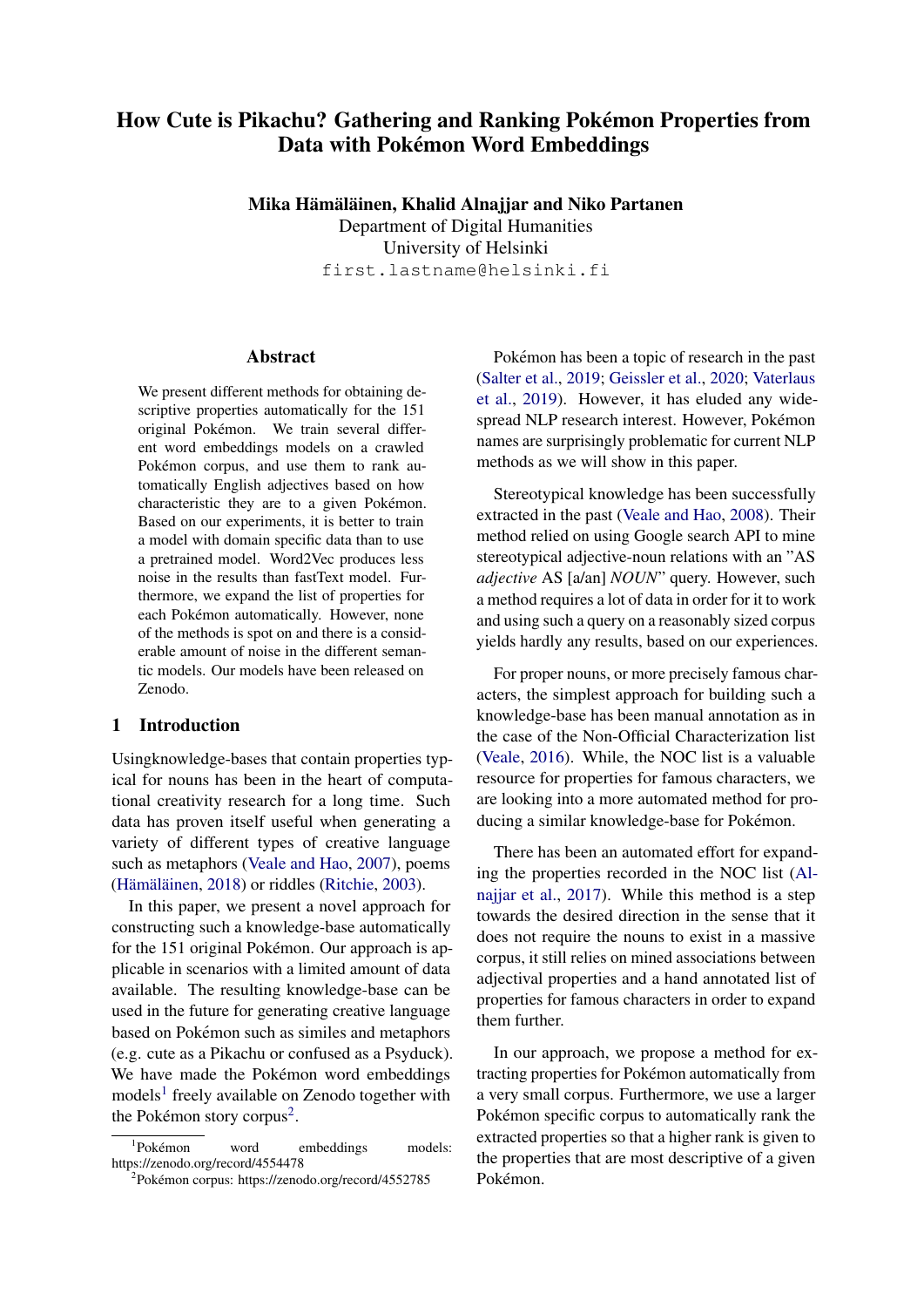| Pokémon TF-IDF |                             | Pokémon fastText                                             | Pre-trained fastText   | Pokémon Word2Vec                                | Pokémon Relatedness       |
|----------------|-----------------------------|--------------------------------------------------------------|------------------------|-------------------------------------------------|---------------------------|
| Parasect       | back, big, dark,            | parasitic, poisonful,                                        | OF, Oz, EP, XL, foe    | sapping, crab-like,                             | scuttled, solar, evolved, |
|                | lower, parasite             | sapping, crab-like, poison                                   |                        | Polish, poison, sapped                          | sent, male                |
| Omanyte        | full, twisted, pokemon,     | fossil, Oman, Omani,                                         | JV, EP, tapu, mi, zoid | beached, fossil, crab-like,                     | fossil, caught, scald,    |
|                | original, strange           | fossil-like, crab-like                                       |                        | dorsal, evolved                                 | level, prehistoric        |
| Horsea         | pokemon, original, powerful | bubble, squirtish, high-current, QF, ray, zoid, animé, peaty |                        | bubble, beached,                                | bubble, caught, evolved,  |
|                |                             | splashing, swime                                             |                        | high-pressured, dorsal, scald                   | level, swimming           |
| Arcanine       | pure, true, mysterious,     | lubric, whinny, mane,                                        | EP, XL, JV, pi, glew   | whinny, earth-shaking,                          | back, canine, large,      |
|                | select, majestic            | canine, dismounted                                           |                        | orange-yellow, high-pressured, scald sent, male |                           |
| Abra           | original, psychic           | disable, Mole, Chinglish,                                    | Oz, ex, D., EP, Ona    | hypnotic, dinged, sapping,                      | psychic, teleporting,     |
|                |                             | psychic, Minimite                                            |                        | psychic, evolved                                | side, evolved, cast       |
| Seaking        | prominent, pokemon,         | beached, high-current, swime,                                | OF, JV, EP, A1, zoid   | beached, tidal, high-pressured,                 | released, trapped,        |
|                | original                    | dorsal, hydro                                                |                        | seismic, dorsal                                 | swimming, sent, causing   |
| Jolteon        | smallest, negative, sad,    | mane, bristled, crackled,                                    | QF, EP, XL, JV, pi     | whinny, supercharged,                           | evolved, electric,        |
|                | shortest, startled          | wagging, veed                                                |                        | high-pressured, pi, wagging                     | spiky, male, female       |
| Magmar         | fiery, pokemon, original,   | fire-hot, knock-on, punch,                                   | foe, Oz, EP, XL, zoid  | five-pointed, high-pressured,                   | punch, fiery, sent,       |
|                | smaller, intense            | seismic, scald                                               |                        | seismic, scald, hydro                           | flame, causing            |
| Pidgeot        | beautiful, top, wide,       | bat-wing, cawing, flappish,                                  | QF, EP, XL, zoid, glew | cawing, flapped, seismic,                       | back, flapped, evolved,   |
|                | thick, unsuspecting         | preened, flapped                                             |                        | lightning-quick, roosting                       | flapping, landed          |

Table 1: Top 5 adjectives produced by different methods for 9 randomly selected Pokémon.

## 2 Data and Preprocessing

In order to gather properties for each Pokémon, we look into Wikidata<sup>3</sup>, while Wikidata does not contain descriptive properties, it provides us with unambiguous links to Giantbomb<sup>4</sup> entries. We use the Wikidata entry *list of Pokemon introduced in ´ Generation*  $I^5$  to obtain these Giantbomb links.

Giantbomb is a website listing information on video game characters. Unlike resources such a Bulbapedia<sup>6</sup> they provide a concise description including useful information such as characteristics and physical abilities without going too deep into the use of the Pokémon in video games. This data, however, is not structural but rather free formed textual description. This data constitutes our small Pokémon description corpus.

In order to rank Pokémon properties, we crawl a larger corpus of texts written about Pokémon. Many Wikipedia-like sources are too neutral to reveal anything meaningful about Pokémon, Pokédex entries are usually too short and non-descriptive for our needs. Subtitles form the Pokémon TV show come with their own problem of audio-visual grounding of the text. Fortunately, we found a great resource of stories authored by Pokemon fans ´ called Fanfiction<sup>7</sup>.

The evident problem of the resource is that many of the stories are poorly written, and that there are stories written in multiple languages. To mitigate this, we use the search functionality of the service to find stories by the query *pokemon* that are in English and have at least 10k words. This results in 8,011 fan-authored stories about Pokémon. We crawl only the stories that meet these criteria. This forms our bigger Pokémon stories corpus, which we process by doing sentence and word tokenization with NLTK (Bird et al., 2009).

### 3 Extracting Pokémon Properties

We experiment with multiple ways of extracting the properties for each Pokemon. In the first method, ´ we use TF-IDF (term frequency–inverse document frequency) based method for extracting and ranking Pokémon properties on the description corpus. We compare the results of the TF-IDF method to different methods using semantic relatedness and similarity word embeddings models. For semantic relatedness we build a log-likelihood matrix of term-toterm relations based on their co-occurrences following the implementation of Meta4Meaning (Xiao et al., 2016) and for semantic similarities we utilize word2vec (Mikolov et al., 2013) and fastText (Bojanowski et al., 2016) models. We test out all the methods with generic pretrained models and with domain-specific models trained on the story corpus to see how big of a difference a domain specific corpus makes for the task of automatic extraction of properties.

We collect an initial set of adjectival properties for each Pokémon from the Pokémon description corpus by processing it using spaCy(Honnibal and Johnson, 2015) and retaining adjectives appearing in the descriptions of the Pokémon. This step yields an unranked list of few adjectival properties that are used to describe the Pokémon. However, it also includes very generic adjectives such as *original* and in some cases might find no adjectives due to very short descriptions. As an example, the properties collected for *Pikachu* included: {*electric, petite,*

<sup>3</sup> https://www.wikidata.org/

<sup>4</sup> https://www.giantbomb.com/

<sup>&</sup>lt;sup>5</sup>https://www.wikidata.org/wiki/Q3245450

<sup>6</sup> https://bulbapedia.bulbagarden.net/

<sup>7</sup> https://www.fanfiction.net/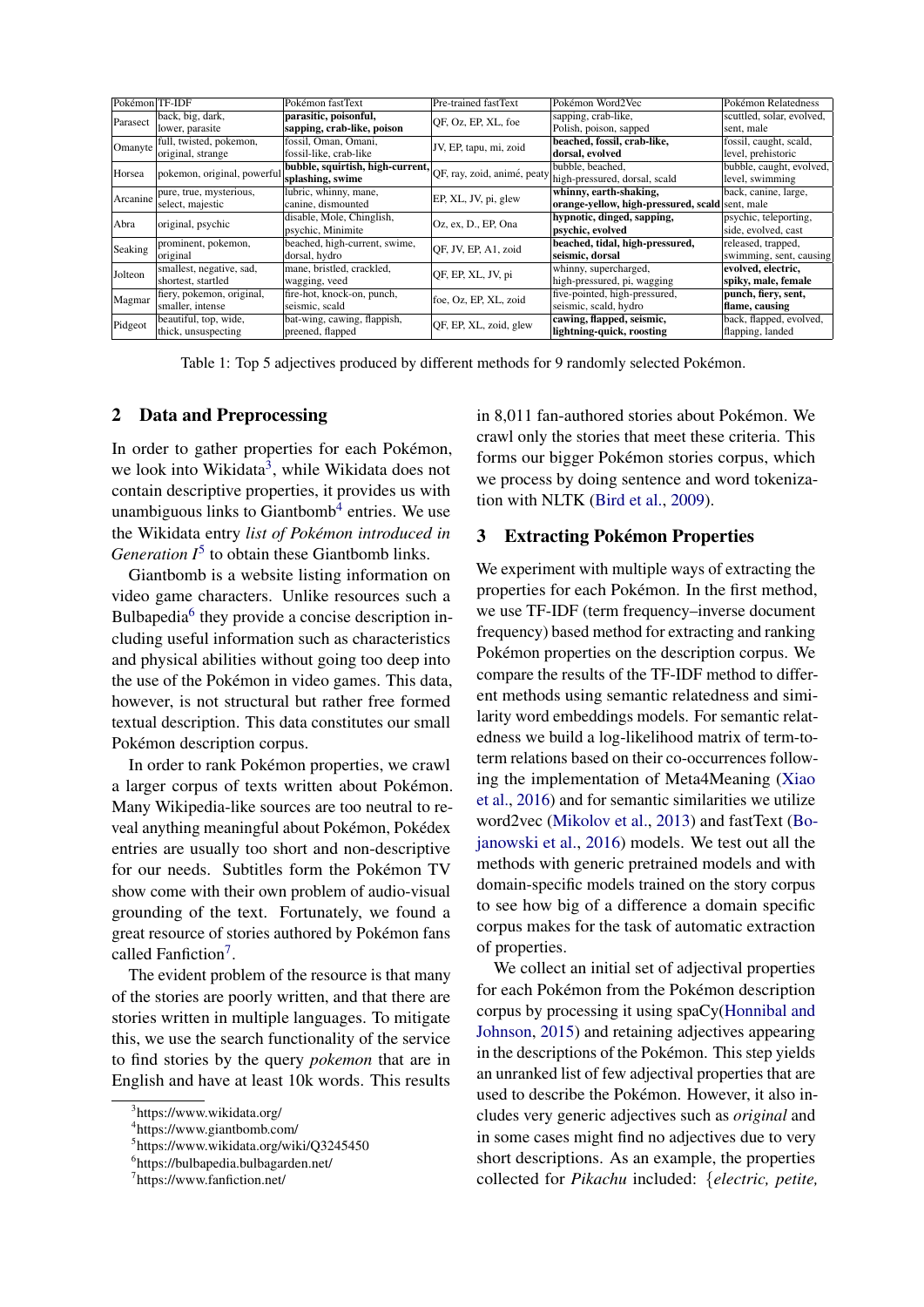| Pokémon   | TF-IDF                                                       | Pokémon fastText              | Pre-trained fastText Pokémon word2Vec                        | Pokémon Relatedness              |
|-----------|--------------------------------------------------------------|-------------------------------|--------------------------------------------------------------|----------------------------------|
| Drowzee   | dangerous, knowledgeable,                                    | beautiful, dreamy,            | amusing, funny, surprising,                                  | public, versatile, despicable,   |
|           | intelligent, ruthless, twisted                               | raw, alluring, sensuous       | charming, relaxed                                            | specified, needed                |
| Magnemite | light, inconspicuous, fresh,                                 | handsome, rugged,             | inflexible, fixed, boring,                                   | soulful, grandiose, expressive,  |
|           | insignificant, memorable                                     | individual                    | stolid, unchanging                                           | exciting, urgent                 |
| Raichu    | dismayed, amazed,                                            | grandiose, funky, twisty,     | grandiose, funky, twisty,                                    | sturdy, potent, raw,             |
|           | horrified, outraged, surprised                               | crazed, exciting              | crazed, exciting                                             | versatile, wealthy               |
| Beedrill  | loud, dangerous,                                             |                               | bitter, divisive, alive,                                     | frustrated, disappointed,        |
|           | clear, deadly, slick                                         |                               | deadly, vulgar                                               | bitter, scared, shocked          |
| Exeggcute | beautiful, creative, innovative,                             | satisfying, healthy, safe,    | scary, inhuman, cunning,                                     |                                  |
|           | varied, diverse                                              | delicious, tasty              | brutal, mean                                                 |                                  |
| Weezing   | creative, innovative, fresh,                                 | harmful, dangerous, deadly,   | harmful, dangerous, deadly, dangerous, public, specified,    |                                  |
|           | memorable, quirky                                            | slick, lethal                 | slick, lethal                                                | needed, slick                    |
| Meowth    | beautiful, professional, intelligent, crafty, clever, funny, |                               | cunning, brutal                                              | dominant, raised, identifying,   |
|           | expressive, versatile                                        | well-meaning, treacherous     |                                                              | normal, known                    |
| Ninetales | beautiful, shiny,                                            | crafty, clever, funny,        | dominant, raised, identifying, evocative, natural, fallible, |                                  |
|           | round, passionate, merry                                     | well-meaning, treacherous     | normal, known                                                | alive, feminine                  |
| Arbok     | scary, dangerous, funny,                                     | fluid, dangerous, detestable, | dangerous, potent, odious,                                   | dominant, feminine, identifying, |
|           | intense, ruthless                                            | unpredictable, totalitarian   | slick, carcinogenic                                          | damp, busted                     |

Table 2: Expanded properties for 9 randomly selected Pokémon.

### *close, cute, yellow, high, . . . , first, electrical*}.

Next, we investigate methods for ranking and expanding the properties of each Pokemon. The first ´ method makes use of the TF-IDF method where we build the TF-IDF matrix from the Pokémon description corpus by treating Pokémon as documents and their descriptions as features using Scikit-learn (Pedregosa et al., 2011). The intuition here is that TF-IDF would capture the importance of each feature to Pokémon. As a result, this gives us a list of words for each Pokemon together with ´ its strength of importance to the Pokémon. This is a very simplistic way of ranking the Pokémon properties without using the larger story corpus. Using the importance scores returned by TF-IDF to rank the properties retrieved in the previous step, we get the following ranked properties to *Pikachu*: {*lovable, onomatopoetic, prolific, stubborn, superlative, unbeknownst, . . . , -, 15th*}.

In the following steps, we rank the collected adjectival properties using semantic relatedness and similarities word embeddings models. For each method, we test out two versions, one that is pretrained on generic text such as Common Crawls and Wikipedia, and another that is trained on the Pokémon stories corpus.

We follow the approach described by (Xiao et al., 2016) to build a relatedness matrix by obtaining co-occurrences and then compute the simple log-likelihood as a measurement of relatedness between two words based on their individual frequencies and their observed and expected co-occurrences in the corpus. We use the ukWac corpus (Ferraresi et al., 2008) as the generic corpus and build two relatedness models using the generic corpus and the Pokemon stories corpus. It ´ appears that none of the Pokémon got captured in

the generic model except for two Pokémon, Persian and *Ditto*, which is due to the different meaning they represent in the real world. Ranking *Pikachu* properties using the domain-specific model results in: {*electric, yellow, electrical, female, quick, powerful, . . . , exclusive, maximum*}.

We use word2vec and fastText as the semantic similarity word embeddings models. We use a skip-gram model with the default hyperparameters for both fastText and word2vec. Our word embeddings method consists of having a list of properties (adjectives) the similarity of which is compared against the vector of each Pokemon by a dot prod- ´ uct. The more similar the property is to a Pokemon, ´ the higher it ranks. As the pretrained word2vec and fastText models, we use the models provided by (Kutuzov et al.,  $2017)^8$  and (Mikolov et al., 2018), respectively. For our Pokemon-specific ´ model, we utilize Gensim (Rehůřek and Sojka, 2010) to train the word2vec model and the official fastText library (Bojanowski et al., 2017) to build the fastText model from the Pokémon stories corpus.

Similarly to the generic relatedness model, Pokémon names did not appear in the pretrained word2vec model. Nonetheless, due to the fastTexts ability to use subword information during the training phase, it was able to produce semantic similarities between Pokémon and adjectival properties. Sorting *Pikachu*'s properties using the pretrained fastText and Pokémon-specific word2vec and fast-Text models gives:

fastText (pretrained): {*cute, chuchu, red, -, evil, yellow, japanese, . . . , tumultuous, non*},

word2vec (Pokémon): {electric, chuchu, -, elec-

<sup>8</sup> http://vectors.nlpl.eu/repository/20/3.zip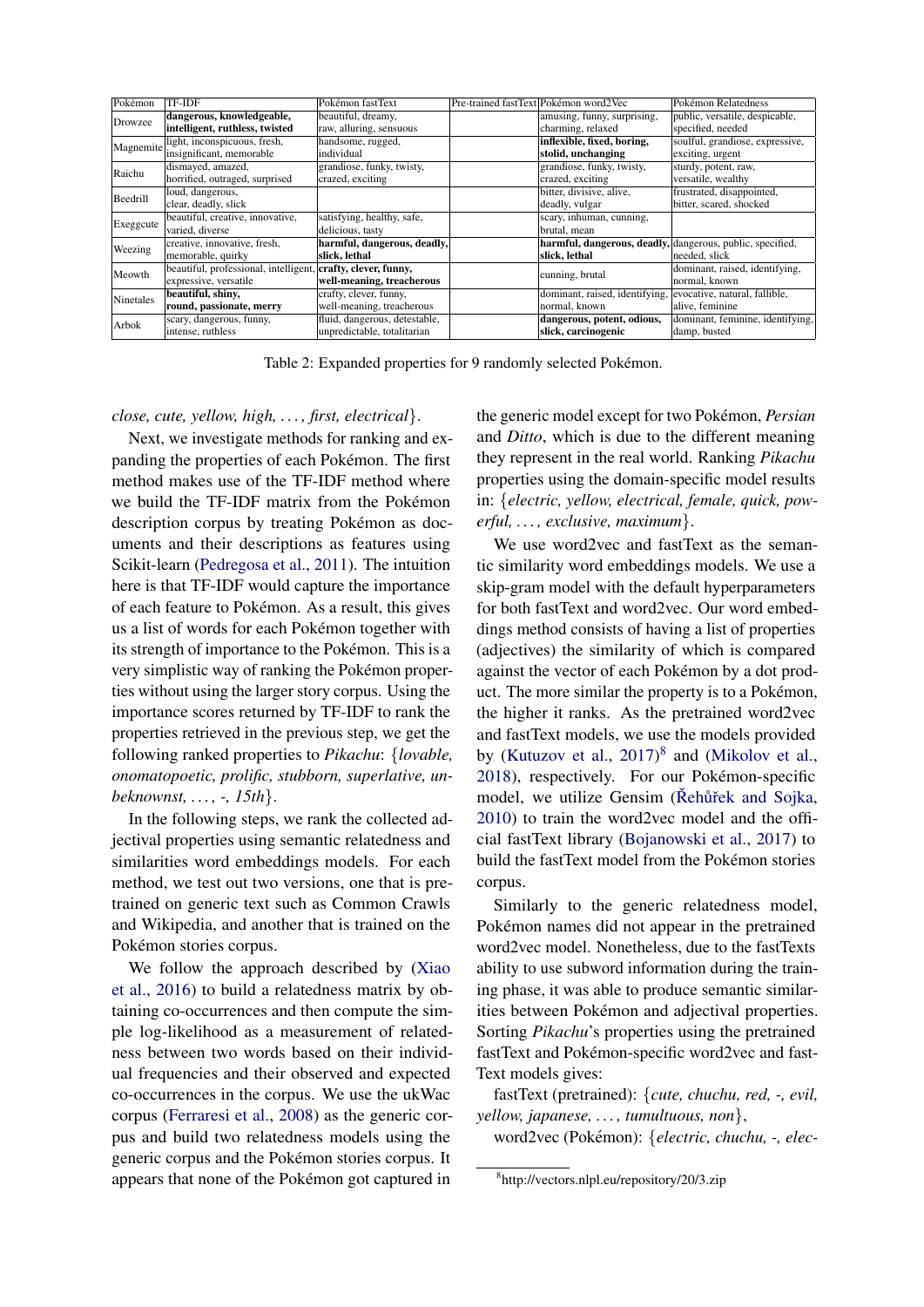*trical, quick, yellow, cute, . . . , capable, prominent*},

fastText (Pokémon): {*electric, chuchu, electrical, cute, yellow, close, . . . , prolific, 15th*}.

In order to extract a ranked list of properties for each Pokémon from the word embedding models, we compute the similarity for each Pokémon and every single adjective in the Oxford English Dictionary  $(OED)^9$  and sort these words (properties) based on their similarity with each Pokémon.

Furthermore, we experiment with an existing method for expanding properties for the results of each method. The property expansion is based on the data and algorithm presented by Alnajjar et al. (2017). The method takes in a list of properties and produces an extended property list by using Thesaurus Rex data (Veale and Li, 2013). We use this method to predict more properties by feeding in the top 10 adjectives produced by each model.

### 4 Results

Table 1 shows results for different Pokémon by the different methods. The table shows results for the word embeddings models when using adjectives from the OED. The pretrained Word2Vec model and generic relatedness model are missing from the table as they did not produce any results at all for any Pokémon. The cells in bold have the highest number of descriptive adjectives.

We can see that the pre-trained fastText model does not capture the semantics of any Pokémon at all. All in all, fastText seems to produce good adjectives in the top results, but it clearly struggles with the out-of-vocabulary adjectives. Instead of not returning a vector for them at all, and thus ignoring them, it has been designed to return vectors based on the character level similarity of the word. For this reason, *Oman* and *Omani*, words that did not occur in the training corpus, get highly associated with Omanyte, as their character distance is low. For water Pokémon, *swime*<sup>10</sup> gets a high score mostly due to the fact that it is close to the word *swim*.

Throughout the results, we can see that the obscurity of some of the adjectives in the OED confuses the models. Better results could be achieved if the list of adjectives was obtained from a corpus instead of a comprehensive dictionary that also records historical, obsolete and dialectal words.

It is very difficult to pick the overall best model for the task, as all of them work better for certain Pokémon than the others. We can, however, gather that word embedding models that are trained on a domain specific corpus work better than using TF-IDF to extract terms from short documents or using a pretrained model. Word2Vec seems to produce less noise than fastText.

In Table 2, we can see the resulting top 5 new properties produced by the automatic expansion of properties based on the lists for the top 10 properties produced by each method. None of the extended properties for Beedrill, Exeggcute and Raichu were descriptive enough to be highlighted as the best result. All in all, the expanded properties are very poor at describing each individual Pokémon. Based on these results, we cannot recommend using an automatic property expansion for Pokémon as it seems to favor properties typical for people. The method also failed to expand some of the properties for some models, and all of the properties for the pre-trained fastText model.

### 5 Conclusions

In this paper, we have presented our initial approaches in mining properties for Pokémon characters. The result look promising, although they reveal problems in the semantic representations of word embedding models, especially in pre-trained ones that belong to a different domain of text. The task of automatically extracting meaningful properties is far from trivial and calls for more future work. Nonetheless, our approach is a step away from expert annotated data into a fully automatic methodology.

The journey has just begun, so in the future different experiments could be conducted in terms of what kind of adjectives are used to query the word embedding models for each Pokemon. Also, ´ a hybrid approach could be taken to combine the strengths of each individual model; the more models point towards a certain property, the more likely it is to be a descriptive one of a given Pokémon.

Based on our research, we can conclude that the pretrained models do not work with Pokemon at all. ´ Clearly, Pokémon itself is by no means so deviant a phenomenon that it could not be modeled with word embeddings. The problem we can see is part of a wider phenomenon that has received a little attention in the field of NLP. If pretrained models,

<sup>9</sup> https://www.oed.com/

<sup>&</sup>lt;sup>10</sup>OED: Used vaguely (like the noun) in Destr. Troy = giddy, dazed, and (actively) stunning.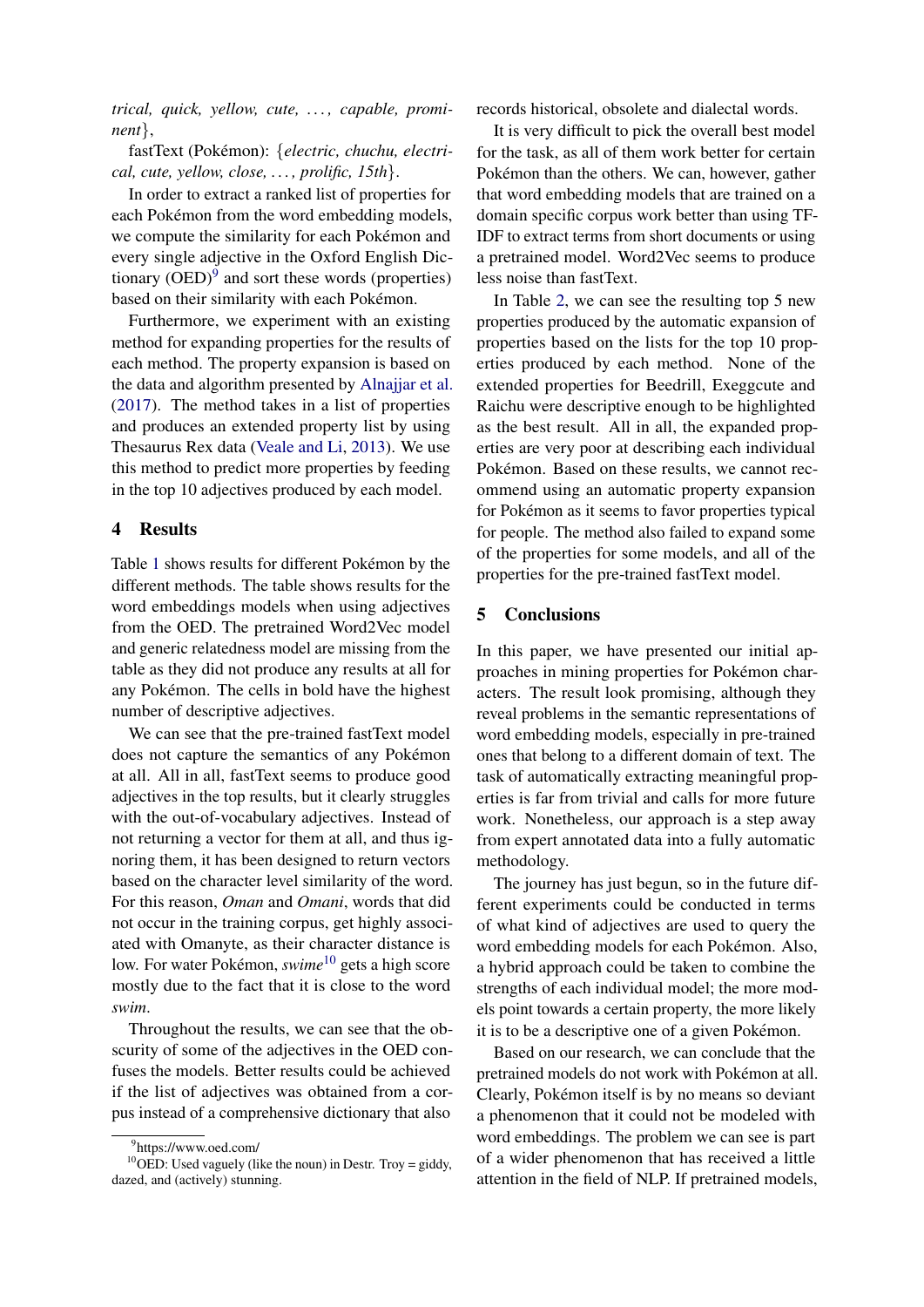which are constantly used in various NLP studies. are not able to describe Pokémon, what other phenomena might they describe equally poorly? In general, our discipline does not pay very much attention to how well computational models work when applied to a completely new context.

The embeddings trained in this paper may be useful in a variety of different computational creativity tasks relating to Pokemon. Therefore we ´ have released the models and the code freely on Zenodo (links on the first page of this paper).

### References

- Khalid Alnajjar, Mika Hämäläinen, Hanyang Chen, and Hannu Toivonen. 2017. Expanding and weighting stereotypical properties of human characters for linguistic creativity. In *ICCC*, pages 25–32.
- Steven Bird, Ewan Klein, and Edward Loper. 2009. *Natural Language Processing with Python*, 1st edition. O'Reilly Media, Inc.
- Piotr Bojanowski, Edouard Grave, Armand Joulin, and Tomas Mikolov. 2016. Enriching word vectors with subword information. *arXiv preprint arXiv:1607.04606*.
- Piotr Bojanowski, Edouard Grave, Armand Joulin, and Tomas Mikolov. 2017. Enriching word vectors with subword information. *Transactions of the Association for Computational Linguistics*, 5:135–146.
- Adriano Ferraresi, Eros Zanchetta, Marco Baroni, and Silvia Bernardini. 2008. Introducing and evaluating ukwac, a very large web-derived corpus of english. In *Proceedings of the 4th Web as Corpus Workshop (WAC-4) Can we beat Google*, pages 47–54.
- Dominique Geissler, Elisa Nguyen, Daphne Theodorakopoulos, and Lorenzo Gatti. 2020. Pokératorunveil your inner pokémon. In *Proceedings of the Eleventh International Conference on Computational Creativity*.
- Mika Hämäläinen. 2018. Harnessing nlg to create finnish poetry automatically. In *International Conference on Computational Creativity*, pages 9–15. Association for Computational Creativity (ACC).
- Matthew Honnibal and Mark Johnson. 2015. [An im](https://aclweb.org/anthology/D/D15/D15-1162)[proved non-monotonic transition system for depen](https://aclweb.org/anthology/D/D15/D15-1162)[dency parsing.](https://aclweb.org/anthology/D/D15/D15-1162) In *Proceedings of the 2015 Conference on Empirical Methods in Natural Language Processing*, pages 1373–1378, Lisbon, Portugal. Association for Computational Linguistics.
- Andrei Kutuzov, Murhaf Fares, Stephan Oepen, and Erik Velldal. 2017. Word vectors, reuse, and replicability: Towards a community repository of largetext resources. In *Proceedings of the 58th Conference on Simulation and Modelling*, pages 271–276. Linköping University Electronic Press.
- Tomas Mikolov, Kai Chen, Greg Corrado, and Jeffrey Dean. 2013. Efficient estimation of word representations in vector space. *arXiv preprint arXiv:1301.3781*.
- Tomas Mikolov, Edouard Grave, Piotr Bojanowski, Christian Puhrsch, and Armand Joulin. 2018. Advances in pre-training distributed word representations. In *Proceedings of the International Conference on Language Resources and Evaluation (LREC 2018)*.
- F. Pedregosa, G. Varoquaux, A. Gramfort, V. Michel, B. Thirion, O. Grisel, M. Blondel, P. Prettenhofer, R. Weiss, V. Dubourg, J. Vanderplas, A. Passos, D. Cournapeau, M. Brucher, M. Perrot, and E. Duchesnay. 2011. Scikit-learn: Machine learning in Python. *Journal of Machine Learning Research*, 12:2825–2830.
- Radim Řehůřek and Petr Sojka. 2010. Software Framework for Topic Modelling with Large Corpora. In *Proceedings of the LREC 2010 Workshop on New Challenges for NLP Frameworks*, pages 45–50, Valletta, Malta. ELRA.
- Graeme Ritchie. 2003. The jape riddle generator: technical specification. *Institute for Communicating and Collaborative Systems*.
- Anastasia Salter, Mel Stanfill, and Anne Sullivan. 2019. [But does pikachu love you? reproductive labor in](https://doi.org/10.1145/3337722.3337739) [casual and hardcore games.](https://doi.org/10.1145/3337722.3337739) In *Proceedings of the 14th International Conference on the Foundations of Digital Games*, New York, NY, USA. Association for Computing Machinery.
- J Mitchell Vaterlaus, Kala Frantz, and Tracey Robecker. 2019. "reliving my childhood dream of being a pokémon trainer": An exploratory study of college student uses and gratifications related to pokémon go. *International Journal of Human–Computer Interaction*, 35(7):596–604.
- Tony Veale. 2016. Round up the usual suspects: Knowledge-based metaphor generation. In *Proceedings of the Fourth Workshop on Metaphor in NLP*, pages 34–41.
- Tony Veale and Yanfen Hao. 2007. Comprehending and generating apt metaphors: a web-driven, casebased approach to figurative language. In *AAAI*, volume 2007, pages 1471–1476.
- Tony Veale and Yanfen Hao. 2008. Enriching wordnet with folk knowledge and stereotypes. In *Proceedings of the 4th Global WordNet Conference, Szeged, Hungary*.
- Tony Veale and Guofu Li. 2013. Creating similarity: Lateral thinking for vertical similarity judgments. In *Proceedings of the 51st Annual Meeting of the Association for Computational Linguistics (Volume 1: Long Papers)*, pages 660–670.